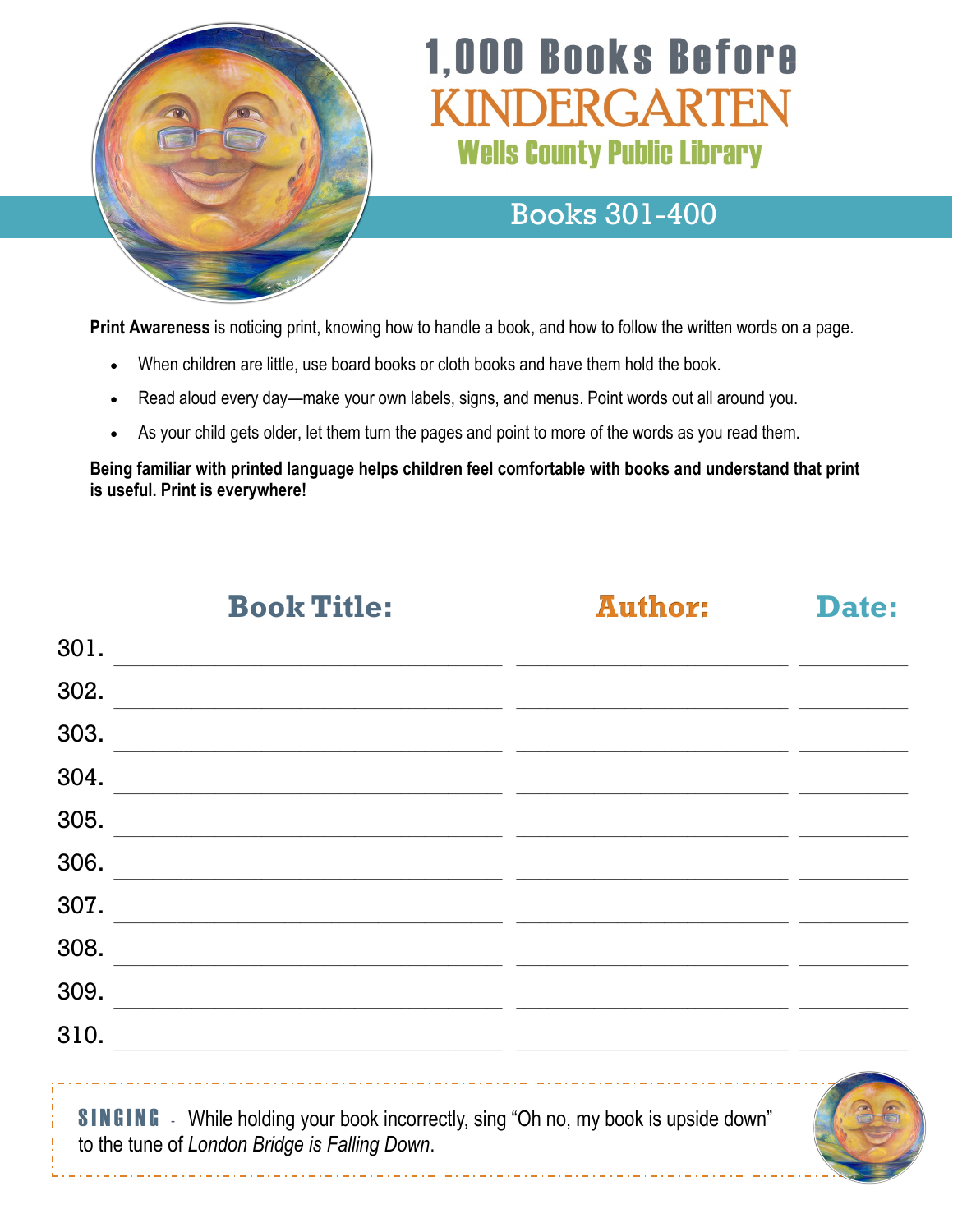**Author:** 

Date:

| 311.<br><u> 1989 - Johann Barn, mars ann an t-Amhain ann an t-Amhain an t-Amhain ann an t-Amhain an t-Amhain ann an t-Amh</u> |        |  |
|-------------------------------------------------------------------------------------------------------------------------------|--------|--|
| 312.                                                                                                                          |        |  |
| 313.                                                                                                                          |        |  |
| 314.                                                                                                                          |        |  |
| 315.                                                                                                                          |        |  |
| 316.                                                                                                                          | $\sim$ |  |
| 317.                                                                                                                          |        |  |
| 318.                                                                                                                          |        |  |
| 319.<br><u> 1989 - Jan James James, martin amerikan basar dan berasar basar dalam personal dan berasar dalam basar dalam</u>  |        |  |
| 320.                                                                                                                          |        |  |
| 321.                                                                                                                          |        |  |
| 322.<br>the contract of the contract of the contract of the contract of the contract of the contract of                       |        |  |
| 323.                                                                                                                          |        |  |
| 324.                                                                                                                          |        |  |
| 325.                                                                                                                          |        |  |
| 326.                                                                                                                          |        |  |
| 327.                                                                                                                          |        |  |
| 328.                                                                                                                          |        |  |
| 329.                                                                                                                          |        |  |
| 330.                                                                                                                          |        |  |
|                                                                                                                               |        |  |



**TALKING** - Encourage your child to talk about the books that you are reading. Point out pictures that represent real things and have them tell you about those objects.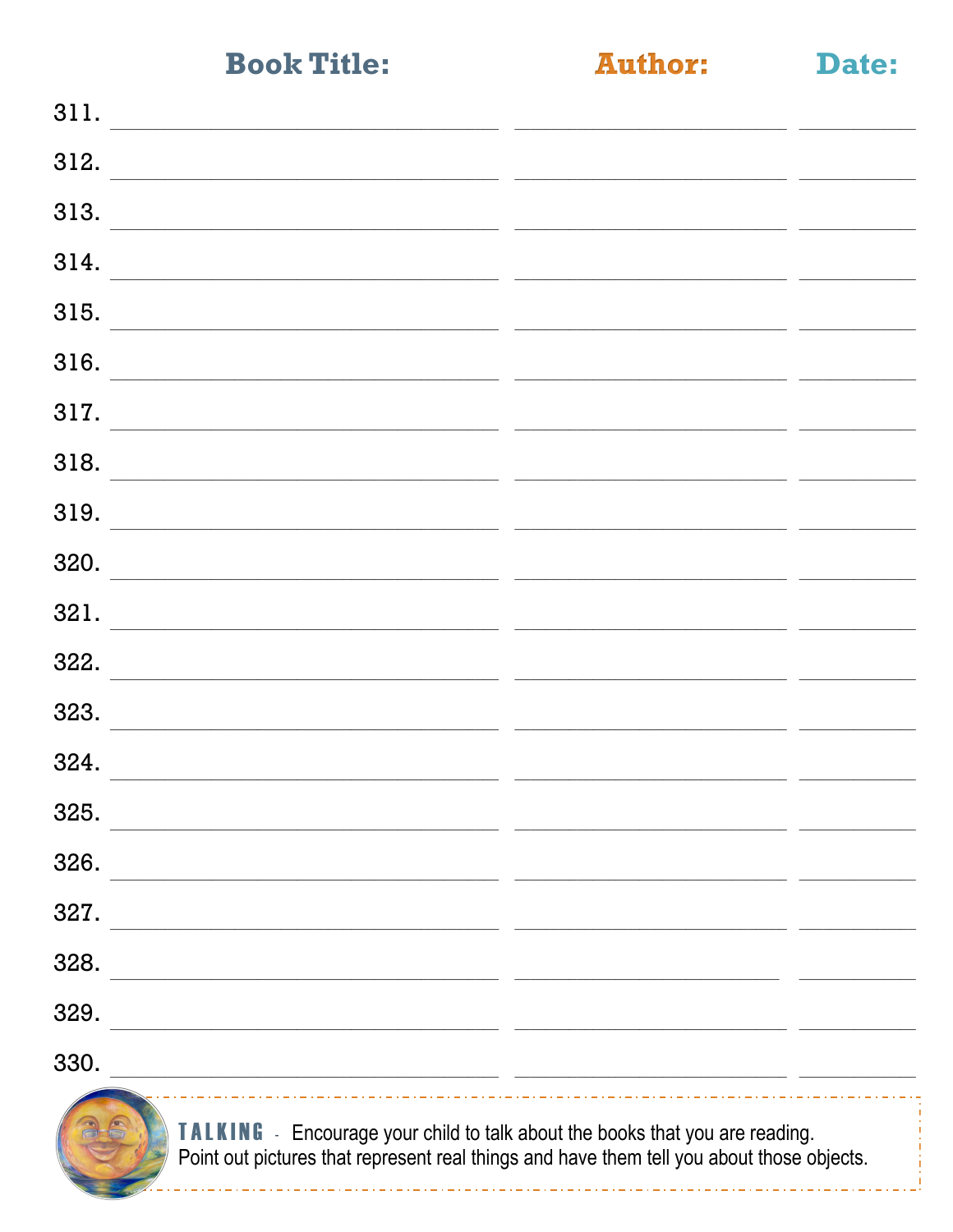**Author:** 

Date:

| 331.                                                                                                                          |  |
|-------------------------------------------------------------------------------------------------------------------------------|--|
| 332.                                                                                                                          |  |
| 333.                                                                                                                          |  |
| 334.                                                                                                                          |  |
| 335.                                                                                                                          |  |
| 336.                                                                                                                          |  |
| 337.                                                                                                                          |  |
| 338.                                                                                                                          |  |
| 339.                                                                                                                          |  |
| 340.                                                                                                                          |  |
| 341.                                                                                                                          |  |
| 342.                                                                                                                          |  |
| 343.                                                                                                                          |  |
| 344.                                                                                                                          |  |
| 345.                                                                                                                          |  |
| 346.                                                                                                                          |  |
| 347.<br><u> 1989 - Johann Barbara, martin amerikan basar dan berasal dalam basar dalam basar dalam basar dalam basar dala</u> |  |
| 348.<br><u> 1980 - Johann Stoff, amerikan bestein ing disebut di sebagai personal di sebagai personal di sebagai personal</u> |  |
| 349.<br><u> 1999 - Jan James James Barnett, amerikan bahasa (j. 1989)</u>                                                     |  |
| 350.<br><u> 1989 - Johann Stoff, amerikansk politiker (d. 1989)</u>                                                           |  |
| <b>READING</b> - Tell your child what an author and illustrator do as you say their names.                                    |  |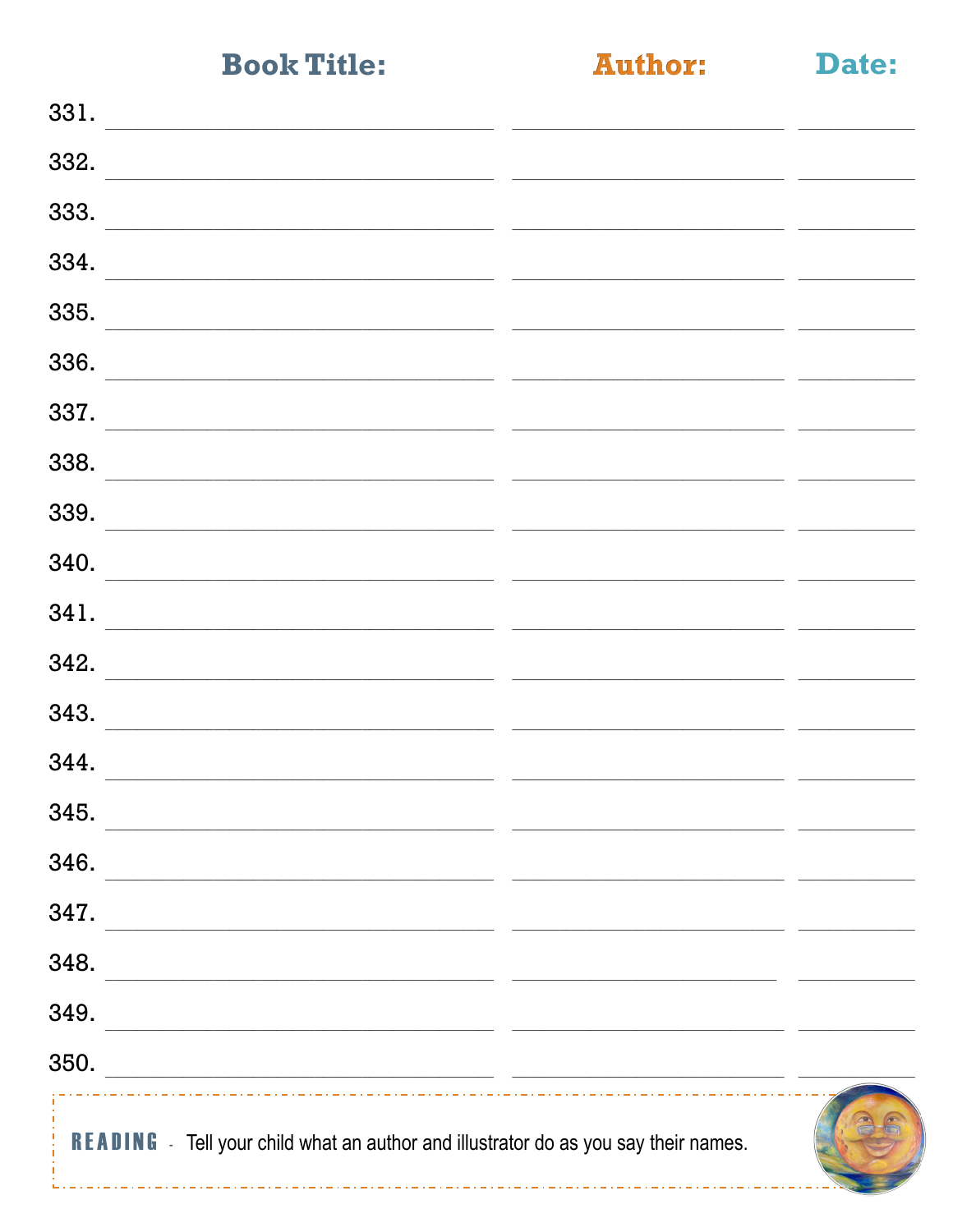**Author:** 

Date:

| 351.                                                                                                                                   |  |
|----------------------------------------------------------------------------------------------------------------------------------------|--|
| 352.                                                                                                                                   |  |
| 353.                                                                                                                                   |  |
| 354.                                                                                                                                   |  |
| 355.                                                                                                                                   |  |
| 356.                                                                                                                                   |  |
| 357.                                                                                                                                   |  |
| 358.                                                                                                                                   |  |
| 359.                                                                                                                                   |  |
| 360.                                                                                                                                   |  |
| 361.                                                                                                                                   |  |
| 362.                                                                                                                                   |  |
| 363.                                                                                                                                   |  |
| 364.                                                                                                                                   |  |
| 365.                                                                                                                                   |  |
| 366.                                                                                                                                   |  |
| 367.                                                                                                                                   |  |
| 368.<br>the control of the control of the control of the control of the control of the control of                                      |  |
| 369.                                                                                                                                   |  |
| 370.<br><u> 1989 - Johann Stein, marwolaethau (b. 1989)</u>                                                                            |  |
| <b>WRITING</b> - As you make lists or write notes, give your child a crayon and paper and let<br>them make a list or write notes, too. |  |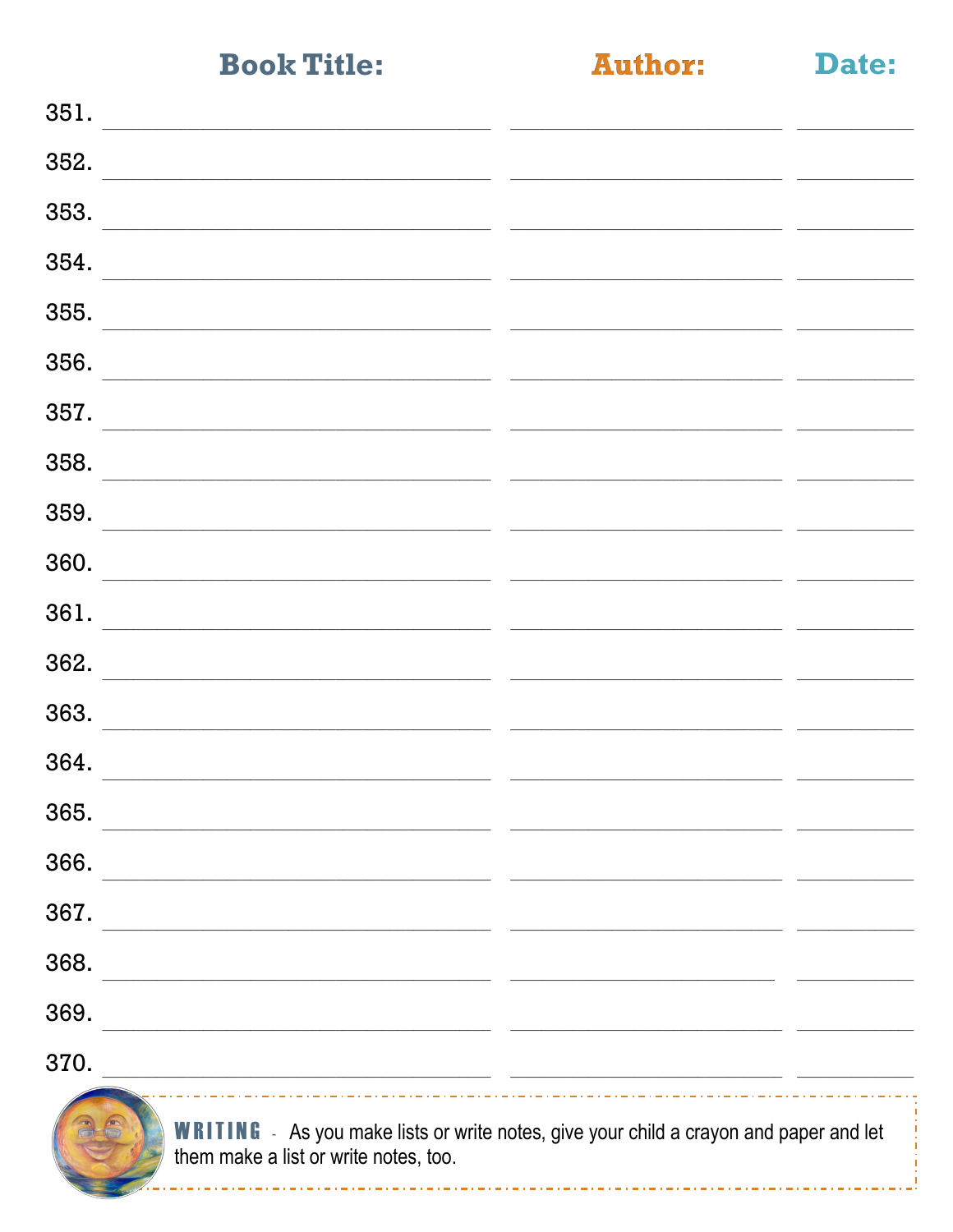**Author:** 

Date:

| 371.                                                                                                                        |  |
|-----------------------------------------------------------------------------------------------------------------------------|--|
| 372.                                                                                                                        |  |
| 373.                                                                                                                        |  |
| 374.                                                                                                                        |  |
| 375.                                                                                                                        |  |
| 376.                                                                                                                        |  |
| 377.                                                                                                                        |  |
| 378.<br>the contract of the contract of the contract of the contract of the contract of the contract of                     |  |
| 379.                                                                                                                        |  |
| 380.                                                                                                                        |  |
| 381.                                                                                                                        |  |
| 382.                                                                                                                        |  |
| 383.                                                                                                                        |  |
| 384.                                                                                                                        |  |
| 385.                                                                                                                        |  |
| 386.                                                                                                                        |  |
| 387.                                                                                                                        |  |
| 388.<br>the control of the control of the control of the control of the control of the control of                           |  |
| 389.<br><u> 1980 - Jan Barnett, fransk politik (d. 1980)</u>                                                                |  |
| 390.<br><u> 1989 - Johann Barn, mars ann an t-Amhair an t-Amhair an t-Amhair an t-Amhair an t-Amhair an t-Amhair an t-A</u> |  |
| PLAYING - Add print to play. For example, add menus to his make-believe restaurants or                                      |  |

prescriptions to his doctor's kit.

والمتوازن والمتوازن والمتوازن والمتوازن والمتوازن والمتوازن والمتوازن والمتوازن